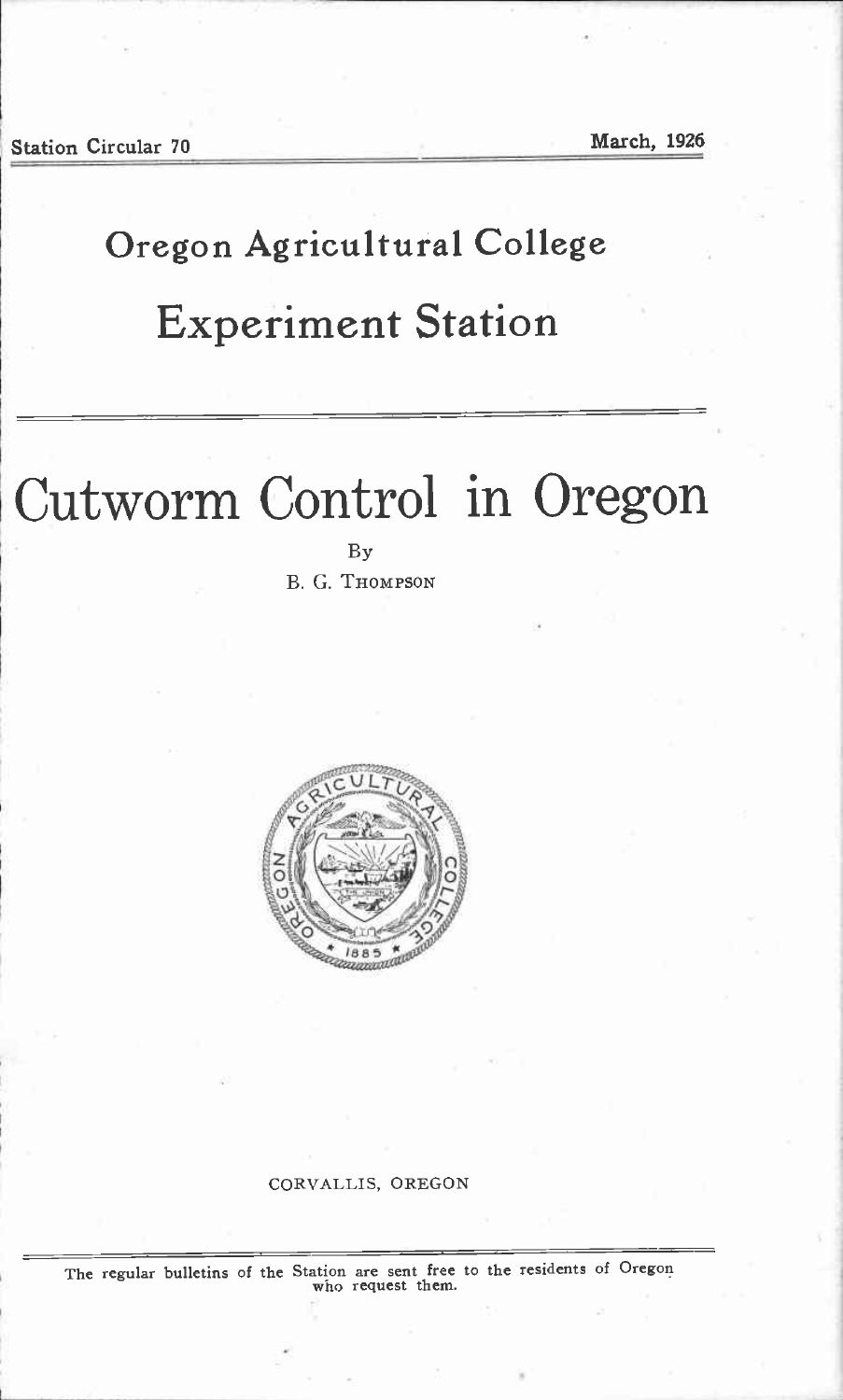### BOARD OF REGENTS OF THE OREGON AGRICULTURAL COLLEGE AND EXPERIMENT STATION

| HON. E. B. ALDRICH |  |
|--------------------|--|
|                    |  |

### **STATION STAFF**

| T. REED, B.S., A.B.<br>Editor<br>H. P. BAESs, A.B., S.M.<br>H. P. BAESS, A.B., S.M.<br>F. D. BAILEY, M.SAsst. Pathologist, Insecticide and Fungicide Bd., U. S. Dept. of Agri.<br>B. B. B. B. B. S. BESS, A.M.<br>BRANDT, B.S., A.M.<br>P. M. BRANDT, B.S., A. |
|----------------------------------------------------------------------------------------------------------------------------------------------------------------------------------------------------------------------------------------------------------------|
|                                                                                                                                                                                                                                                                |
|                                                                                                                                                                                                                                                                |
|                                                                                                                                                                                                                                                                |
|                                                                                                                                                                                                                                                                |
|                                                                                                                                                                                                                                                                |
|                                                                                                                                                                                                                                                                |
|                                                                                                                                                                                                                                                                |
|                                                                                                                                                                                                                                                                |
|                                                                                                                                                                                                                                                                |
|                                                                                                                                                                                                                                                                |
|                                                                                                                                                                                                                                                                |
|                                                                                                                                                                                                                                                                |
|                                                                                                                                                                                                                                                                |
|                                                                                                                                                                                                                                                                |
|                                                                                                                                                                                                                                                                |
|                                                                                                                                                                                                                                                                |
|                                                                                                                                                                                                                                                                |
|                                                                                                                                                                                                                                                                |
|                                                                                                                                                                                                                                                                |
|                                                                                                                                                                                                                                                                |
|                                                                                                                                                                                                                                                                |
|                                                                                                                                                                                                                                                                |
|                                                                                                                                                                                                                                                                |
|                                                                                                                                                                                                                                                                |
|                                                                                                                                                                                                                                                                |
|                                                                                                                                                                                                                                                                |
|                                                                                                                                                                                                                                                                |
| H. K. DEAN, B.S., Assistant Plant Pathologist<br>C. R. DONHAM, D.V.M. Assistant Plant Pathologistant Veterinarian<br>E. M. EDWARDS, B.S., Assistant Plant Pathologist<br>E. M. EDWARDS, B.S., Assistant Plant Pathologist<br>C. B. Dept. o                     |
|                                                                                                                                                                                                                                                                |
|                                                                                                                                                                                                                                                                |
|                                                                                                                                                                                                                                                                |
|                                                                                                                                                                                                                                                                |
|                                                                                                                                                                                                                                                                |
|                                                                                                                                                                                                                                                                |
|                                                                                                                                                                                                                                                                |
|                                                                                                                                                                                                                                                                |
| R. K. NORRIS, B.S., Assistant to Supt. of Southern Oregon Branch Exp. Station, Talent A. W. D. L. POTTER, M.S., ASS., ASS., ASS., ASS., ASS., ASS., ASS., ASS., ASS., ASS., ASS., ASS., ASS., ASS., ASS., ASS., ASS., ASS., AS                                 |
|                                                                                                                                                                                                                                                                |
|                                                                                                                                                                                                                                                                |
|                                                                                                                                                                                                                                                                |
|                                                                                                                                                                                                                                                                |
|                                                                                                                                                                                                                                                                |
|                                                                                                                                                                                                                                                                |
|                                                                                                                                                                                                                                                                |
|                                                                                                                                                                                                                                                                |
|                                                                                                                                                                                                                                                                |
|                                                                                                                                                                                                                                                                |
|                                                                                                                                                                                                                                                                |
|                                                                                                                                                                                                                                                                |
|                                                                                                                                                                                                                                                                |
|                                                                                                                                                                                                                                                                |
|                                                                                                                                                                                                                                                                |
|                                                                                                                                                                                                                                                                |
|                                                                                                                                                                                                                                                                |
|                                                                                                                                                                                                                                                                |
|                                                                                                                                                                                                                                                                |
|                                                                                                                                                                                                                                                                |
|                                                                                                                                                                                                                                                                |
|                                                                                                                                                                                                                                                                |
|                                                                                                                                                                                                                                                                |
|                                                                                                                                                                                                                                                                |
|                                                                                                                                                                                                                                                                |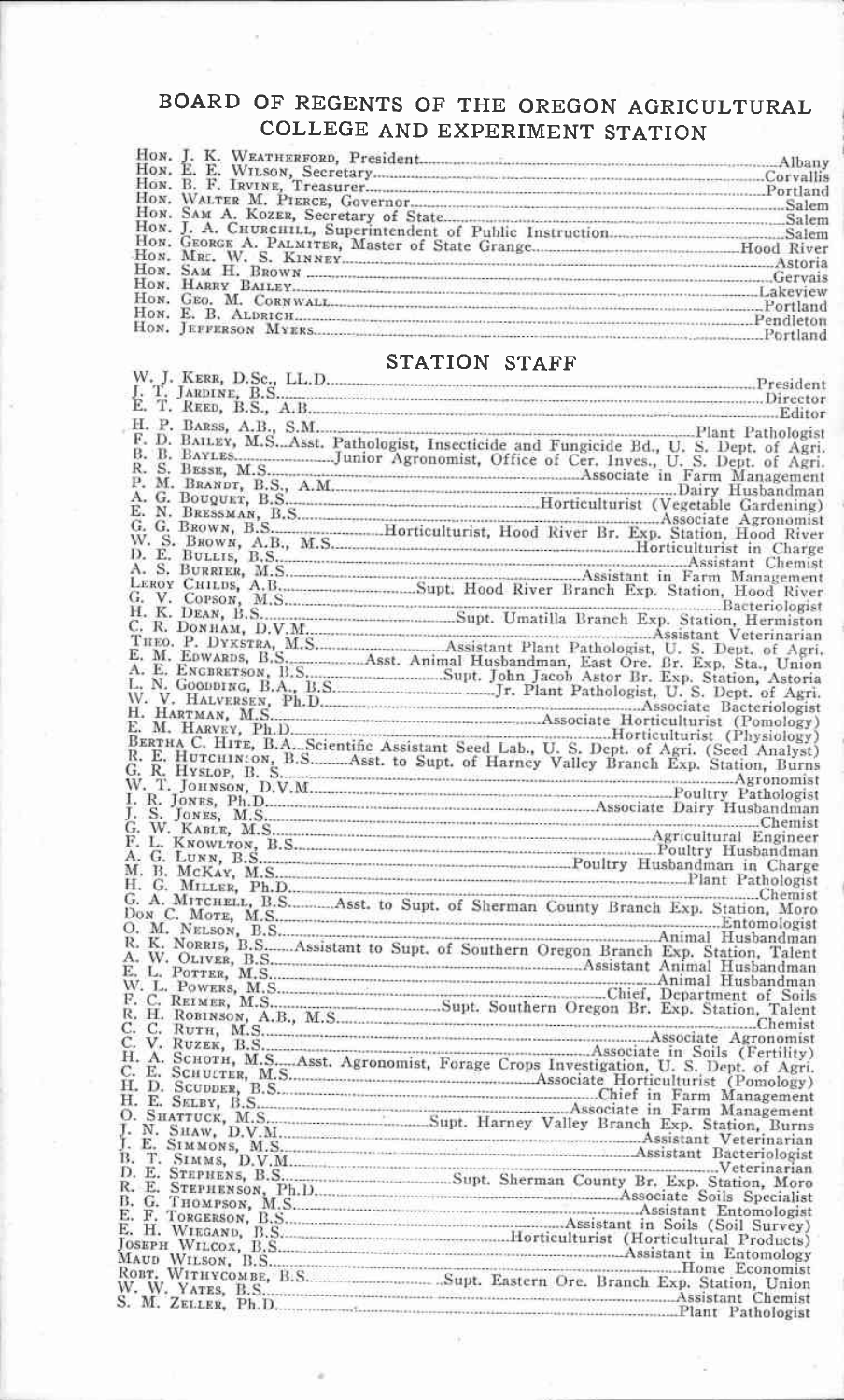# Cutworm Control in Oregon

By

#### B. G. THOMPSON

More or less damage is done each year to truck and field crops in Oregon by cutworms. Some years the outbreak becomes serious and much damage is done. During these periods truck and garden crops suffer most, but a good deal of damage is also done to the foliage and fruits of trees, to shrubs, ornamentals, and field crops. Serious outbreaks of cutworms occurred in Oregon during the seasons of 1900, 1914, and 1925. Losses due to the variegated cutworm in 1900 in Ore-



Fig. 1. Olive green cutworm, larvae. soil.<br>Enlarged.

gon, Washington, and British Co lumbia are estimated at no less than \$2,500,000.

(Hubn.); the olive green cutworm, Neuria procincta (Grote.); and the greasy cutworm, Agrotis ypsilon (Rott.). The true army worm does not occur in Oregon, but the varie-<br>gated cutworm when unusually abun-There are more than fifty spe-<br>of cutworms in Oregon. The cies of cutworms in Oregon. most important are the variegated cutworm, Lycophotia margaritosa dant assumes army habits, moving about in large armies in search of food.

### SEASONAL HISTORY AND HABITS

early in the spring, reach maturity The life-history varies with the species. In Oregon the general life-history of the economic forms is about as follows: The winter is spent as half grown larvae in the The larvae become active

during April and May and enter the soil, forming earthen cells in which the larvae changc to pupae. From these pupae the parent or adult moths emerge during April, May, arid June. These adults are the common "millers" vhich are seen at light during summer evenings. The species differ somewhat in color but in general are of a dull grayish or brownish color (see Fig. 4). The moths mate and soon after begin to deposit eggs, Each female lays from 200 to 500 or more eggs, either singly or in masses. The eggs are usually deposited in fields on or near the food plants of the larvae, but may be deposited on buildings, trees,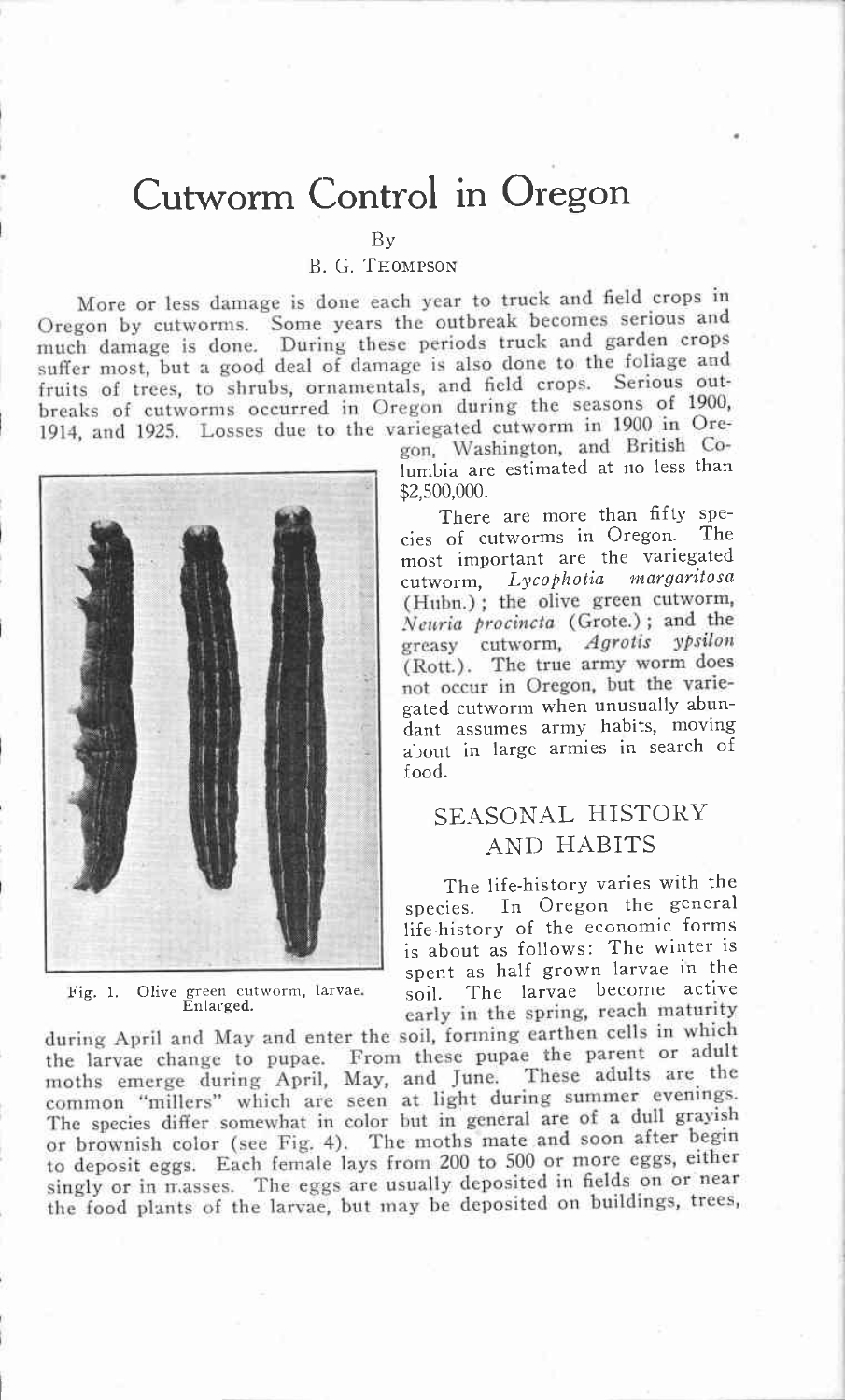fences, etc. One species, the variegated cutworm, seems to have a preference for milady's wash hanging on the line to dry. The eggs hatch in a few days into another generation of worms. This generation of



Fig. 2. Variegated cutworm, eggs. Insert, eggs enlarged.

worms reaches maturity during July and August, the adults of the sec-<br>ond generation being present in the field from July until October. The eggs from these adults hatch into the overwintering larvae, thus com- pleting two generations a year.

The cutworms normally feed at night, cutting off the younger plants near the surface of the soil and climbing up and feeding on the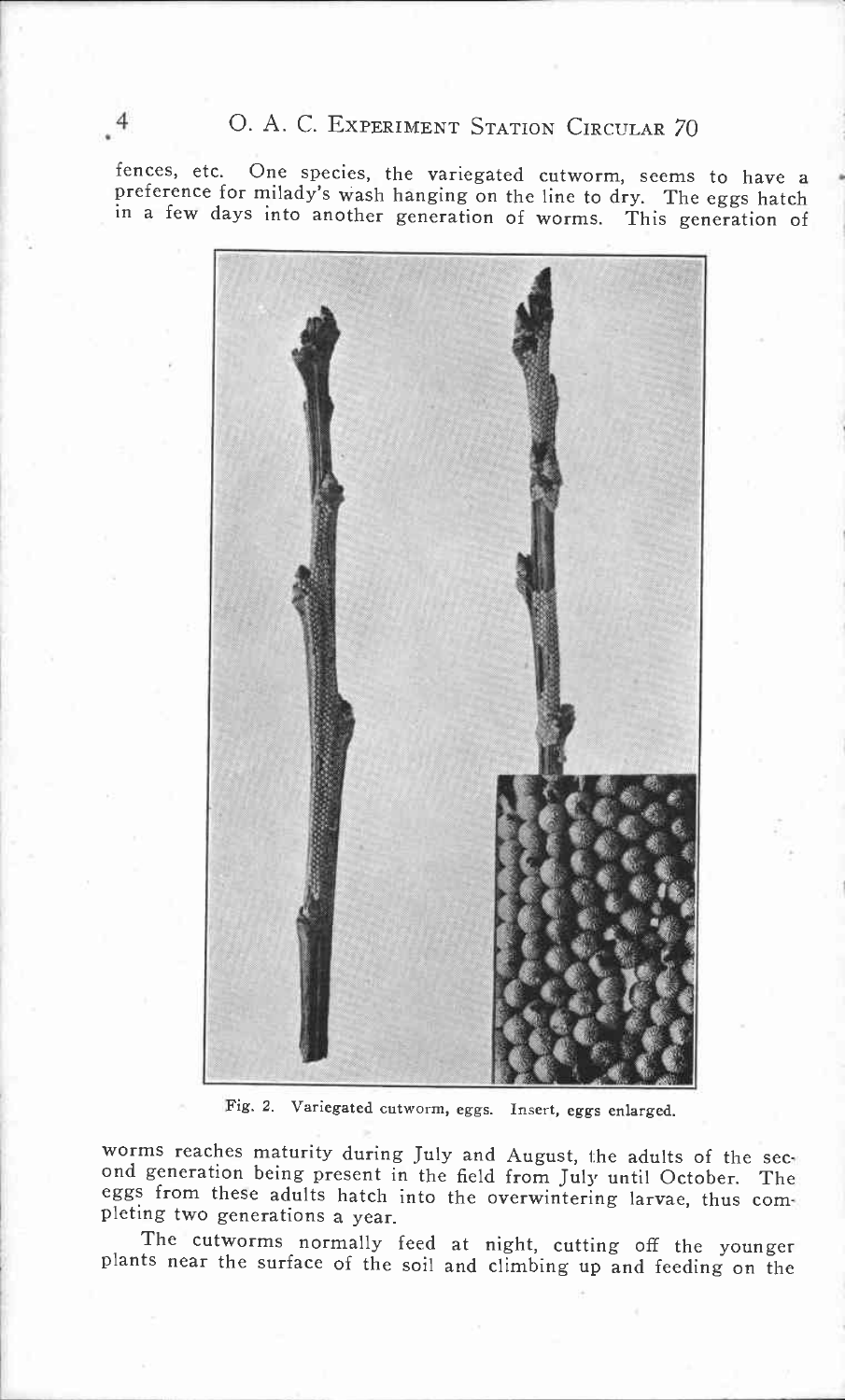### CUTWORM CONTROL IN OREGON 5

foliage of the older plants. Heads of lettuce and cabbage are tunneled into and even the fruit of the tomato is attacked; in fact, cutworms are very general feeders, attacking almost any garden, truck, or field crop.



Fig. 3. Pupae in earthen cells. Cells broken open to expose pupae.

In seasons of severe infestation trees and shrubs are climbed and defoliated. The day is spent beneath debris or in the soil just beneath the<br>surface. Because of their resemblance in color to the soil they are often overlooked until the damage becomes quite apparent. Prompt<br>action at this time is necessary; a few days may mean the difference foliated. The day is spent beneath debris or in the soil just beneath the often overlooked until the damage becomes quite apparent. Prompt between a slight damage and total loss of the crop.

#### CONTROL

Poison bran mash is the standard remedy for cutworms, and when properly prepared and applied gives excellent control. The Oregon Experiment Station has found the following baits to be equally effective:

| Salt $\frac{1}{2}$ lb.        |  |
|-------------------------------|--|
|                               |  |
|                               |  |
| Water to make a crumbly mash. |  |

The dry ingredients are first thoroughly mixed and the water and sirup added. If too much water is used the mash will he sloppy and hard to scatter. The material should be just wet enough so that it will fall apart readily after being pressed together in the hands. A half barrel, a large tub, or a water-tight box makes a good receptacle in which to mix small quantities of bait.

| Water about 2 gallons. <sup>*</sup> |  |
|-------------------------------------|--|

Dissolve the sodium fluoride in the water, stir in the molasses and add to the bran. Mix thoroughly. This is the poison bait commonly